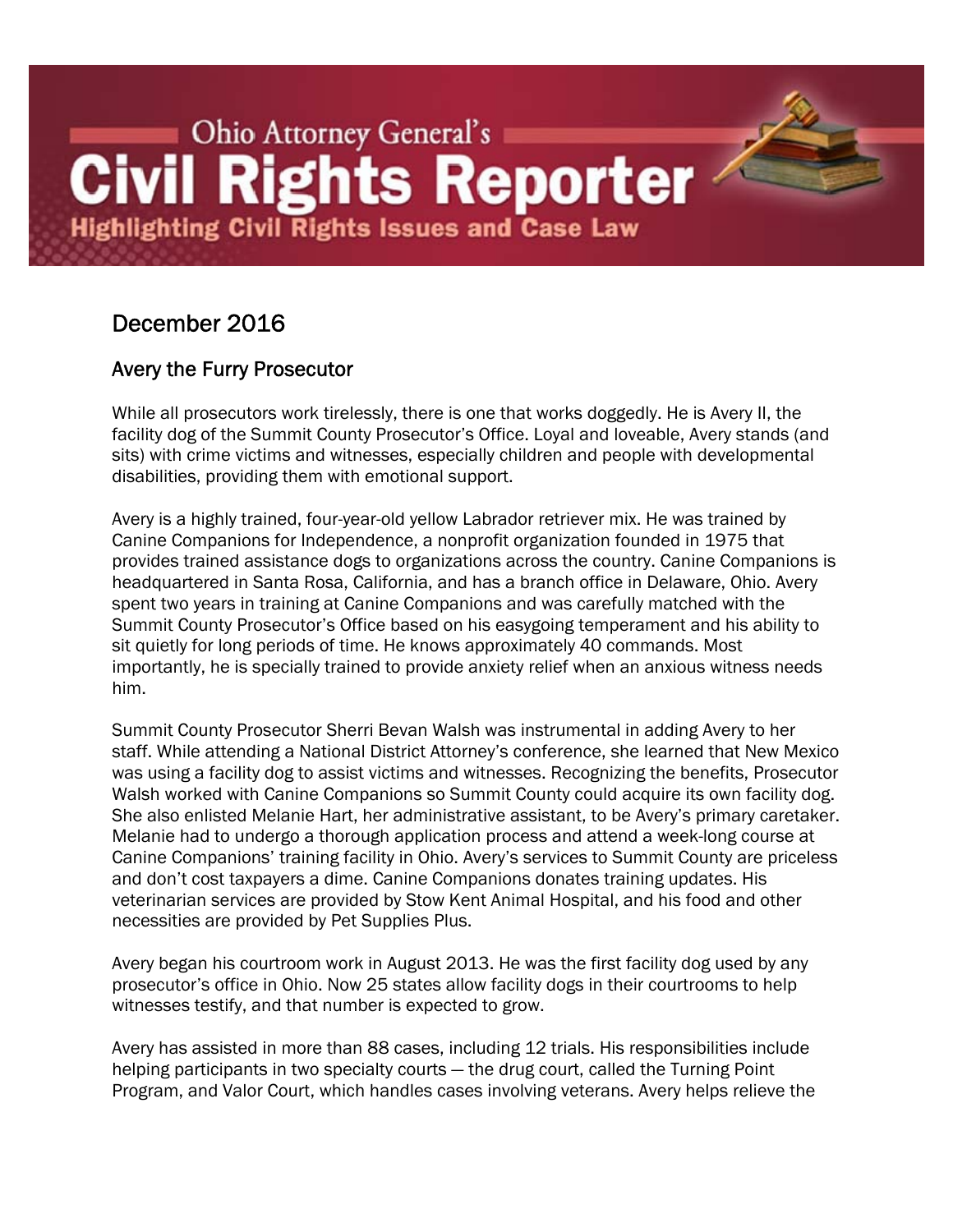stress of both participants and their family and friends. As a special treat for participants who complete the programs, Avery fetches them a coffee mug, which is theirs to keep. Prosecutor Walsh notes that Avery is available to both the prosecution and defense counsel. "If it would help a child be less traumatized, it doesn't matter to us if it is for the prosecutor or the defense."

Even legal challenges haven't stopped Avery from his courtroom work. A defendant claimed that Avery's presence in the courtroom prejudiced his case. (See *State of Ohio v. George*  (Dec. 31, 2014), 2014-WL-7454798.) But the Ninth District Court of Appeals disagreed, and that made Avery's tail wag.

When Avery is not in the courtroom, he also helps at a battered women's shelter. He was part of a team that gave a presentation on facility dogs to the American Bar Association in Washington D.C. Recently, he participated in DogFest Walk'n Roll in Hudson, where he helped raise money to provide more highly trained assistance dogs to those who need them. Avery's hard work has helped make the court system a little less intimidating, earning him the right to his own badge.

For more information on Avery, follow him on Facebook at https://www.Facebook.com/SummitCountyProsecutorAveryII/w.

### Meet Commissioner Lori Barreras

Commissioner Lori Barreras's interest in civil rights started at an early age. On her first day of kindergarten, her teacher informed the class that they could speak only English at school and made name tags and stuck them on the kids, so they could learn their names. Commissioner Barreras, who is of Hispanic descent, told her teacher that her name was Lorena, and the teacher wrote that name on her sticker. But, later in the day, when the same teacher was labeling her crayon box, she decided to change Lorena to Lori. In that instant, a scared little girl was Anglicized. That moment in kindergarten, Commissioner Barreras reflects, was the catalyst for her consciousness about civil rights issues.

Commissioner Barreras began her career as a public servant with the IRS in 1990, where she developed her interview techniques and her ability to assess truthfulness and weigh evidence, skills she finds useful as a commissioner. In 1995, she began her dream job as an Equal Employment Opportunity Commission investigator. She was involved in one of the nation's first HIV-related cases: an employer refused to offer a pregnant employee full-time employment after learning she had contracted HIV from her husband. Commissioner Barreras says she felt great satisfaction from personally delivering the settlement check to the young mother.

Her unique perspective comes from various experiences from the defendant and the plaintiff's point of view. After a successful tenure at the EEOC, she was recruited to join the corporate ranks of Battelle's human resources team. While there she modernized two different HR departments for Battelle before becoming vice president of Battelle's largest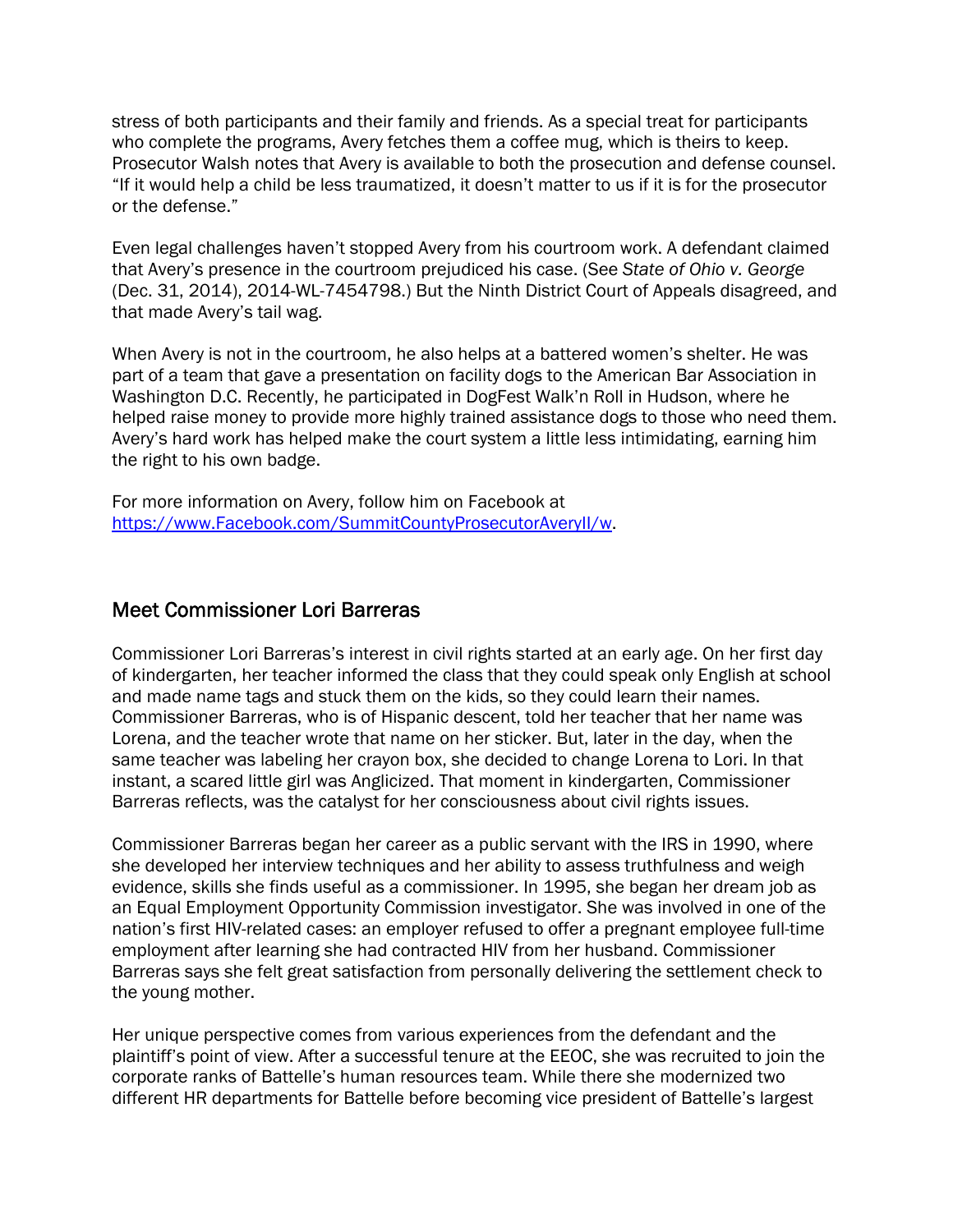laboratory, the Oak Ridge National Lab, which has more than 4,000 employees. Later, she joined The Ohio State University, serving as the assistant vice president for human resources. These senior leadership positions helped develop an appreciation for the employer's perspective.

This extensive experience has proven to be invaluable to the OCRC because most of the charges the commission receives are based on employment issues. Commissioner Barreras says most of the charges she sees are the result of an inconsistent or unfair HR policy, practice, or employee. She believes the best way to stop discrimination from happening is to understand the importance of consistently applying HR practices, policies, and disciplinary decisions and using those practices to create the right culture within an employer. She believes that once discriminatory actions are discovered, they should be dealt with promptly and uniformly. In her experience, one of the biggest challenges for some large organizations is consistency. Commissioner Barreras believes it is important to have someone who can see an organization's big picture in order to promote consistent practices throughout the company.

Commissioner Barreras wants to assure the public that the commissioners will do a thorough job. They will be fair, hear all sides, and try to arrive at reasonable remedies. For those who may appear before the commission as respondents, charging parties, or counsel, she encourages each party to take the process seriously. If you ask to appear before the commissioners, she says, you need to be prepared. Commissioners will be fair, but they will ask tough questions. In addition, it's important to bring someone who knows the facts of the case with you. Commissioners prefer to speak to the source for information to assess their credibility, she says, rather than having attorneys relay the message.

The OCRC provides valuable education and outreach for organizations and individuals. Commissioner Barreras says many don't have the resources to learn all of the rules on their own. Most people don't intentionally do the wrong thing, she says, they just don't know the difference. Although the initial cost for training can seem daunting to a company or business owner, Commissioner Barreras cautions companies to think about costs an organization could incur if it doesn't invest in the training. It's more than the legal costs, she says. Companies should also consider the cost in lost employee morale, and how that affects an organization when its employees come to work every day and feel undervalued.

After three years on the job, Commissioner Barreras says she is humbled to serve, adding that the honor is attached to significant responsibility.

One of the best parts of her job, she says, is when someone approaches her after a commission meeting and thanks her for asking questions and for listening to the answers. On a number of occasions, she says, the positive feedback came even when the commission had not ruled in that person's favor. Unfortunately, there are also moments that aren't as pleasant. Commissioner Barreras says it is difficult to handle cases where something blatantly unfair happened in the workplace, but because it didn't fall under the commission's jurisdiction, the commissioners can't help; they must enforce the law.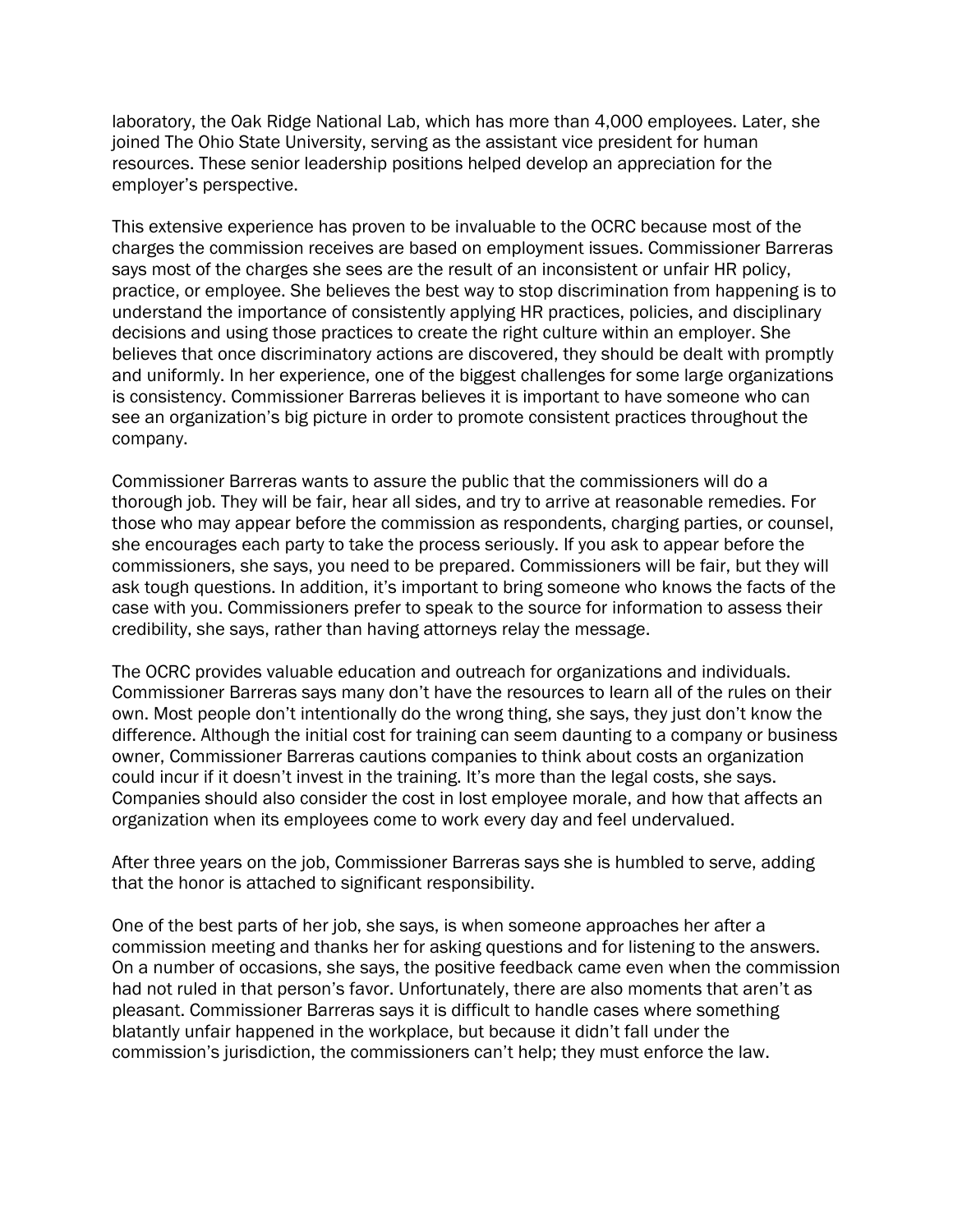Commissioner Barreras is the vice chair of the Greater Columbus Arts Council and also serves on Governor Kasich's Ohio Collaborative Community-Police Advisory Board. Her service in the community influences the work she does on the commission to make sure all Ohioans receive fair treatment, particularly with consistent and productive hiring policies and procedures.

As she looks back on those days in kindergarten, Commissioner Barreras is pleasantly surprised how her life has come full circle. She is confident that she is making a difference in people's lives, but she still keeps a picture of the "Lorena sticker" as a reminder of the work that still needs to be done.

# Help for Small Businesses: Handling Administrative Complaints and Hearings

Many charges filed with the Ohio Civil Rights Commission are resolved at an early stage, but in some cases, the commission issues an administrative complaint and a hearing is held. As part of our ongoing efforts to assist small businesses, we're outlining what happens in this stage of the process.

#### *Re-capping tips from the last issue*

In the last issue of the "Civil Rights Reporter," we discussed what happens when a charge of discrimination is filed against your small business. In short, you have the opportunity to explain what happened through a written position statement. During a typical investigation, you also will have the chance to provide the commission with witness testimony and documents. As underscored in the last issue, throughout the entire investigatory process, the parties are encouraged to reach a resolution either through informal mediation or (if a probable cause determination is made) through conciliation.

#### *Moving forward*

What happens, though, if the matter cannot be resolved after conciliation? Quite simply, the case progresses to the next phase of the process. The commission issues an administrative complaint and schedules the matter for an evidentiary hearing. Once this formal complaint is issued, the commission refers the matter to its legal counsel, the Ohio Attorney General's Office, and an assistant attorney general is assigned the case.

#### *Answering the complaint*

Your own attorney will be of great assistance to you when responding to the commission's complaint. As the responding party, or "respondent," you have 28 days from the time the complaint is served to file your response, which is called an answer. It is not uncommon to get an extension of time to file an answer, but state rules prohibit extensions within 30 days of the hearing. Be careful. Failure to file an answer could result in default in which all the allegations in the administrative complaint are deemed admitted. (See Ohio Administrative Code (OAC) Section  $4112-3-06(F)$ .)

Your attorney must file a written notice of appearance with the Ohio Civil Rights Commission. The person who files the notice of appearance may not withdraw from the proceedings without permission from the administrative law judge who will oversee the proceedings and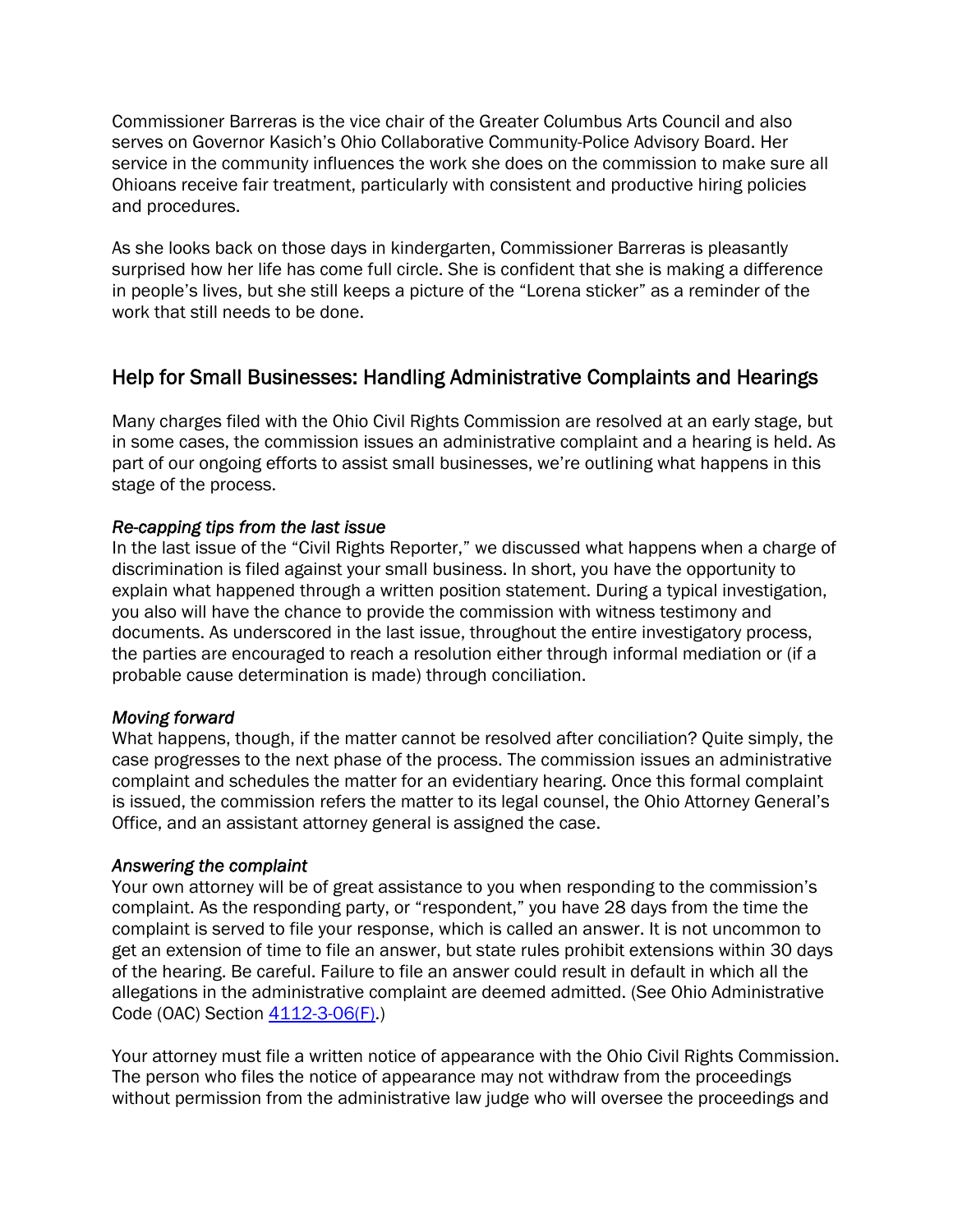issue a final report and recommendation. The person who filed the charge of discrimination, the "complainant," is a separate party, who may be represented by his or her own attorney.

#### *Preparing for the hearing*

To prepare for the hearing, the parties may gather evidence from each other through a process called discovery. The administrative law judge has the ability to control the scope of discovery, and both the commission and the respondent have the same rights of discovery. Through the discovery process, the parties often issue interrogatories, requests for production of documents, and requests for admissions. Depositions are also very common. In many ways, the type of discovery conducted is similar to that conducted in common pleas court, though generally the administrative forum is designed to be less formal than court.

The person who filed the charge also must receive copies of all discovery and other items filed with the administrative law judge. If a party fails to respond to discovery requests, the administrative law judge may issue an order for sanctions against that party, such as ordering a claim to be taken as established, prohibiting the sanctioned party from introducing evidence, striking a portion of the pleading, or recommending the dismissal of the complaint. The role of the administrative law judge is to make a record for the commission, so that the commissioners, who must ultimately decide the case, will have a record developed through sworn testimony.

Before a hearing is held, the administrative law judge will conduct a pre-hearing conference. These conferences generally are held by telephone a month or two before the scheduled hearing date. The purpose of the pre-hearing conference is to clarify the issues; address matters that may expedite the hearing or avoid unnecessary repetition of evidence; acknowledge certain facts; authenticate and exchange documents; disclose witnesses; [establish a discovery cut-off; and determine whether settlement is possible. \(See OAC 4112-](http://codes.ohio.gov/oac/4112-3-07)  $3-07(E)$ .)

#### *What to expect at the hearing*

Hearings are not as formal as jury trials, but they are conducted in a similar manner to trials in common pleas court. (This is true even though the administrative law judge is not bound by Ohio's Rules of Evidence.) Witnesses are sworn under oath, and they testify under direct and cross examination. They also may be questioned by the administrative law judge. Additionally, the administrative law judge will rule on objections. At the hearings, which are open to the public, everyone is expected to conform to the same standards of ethical conduct as in court. Although rarely a problem, the administrative law judge has the authority to bar someone who engages in inappropriate behavior. (See OAC  $4112-3-07(H)$ .)

After the hearing is complete, the recorded testimony is transcribed, and the administrative law judge encourages the parties to submit post-hearing briefs. The briefs provide the parties an opportunity to summarize the evidence in their favor and cite other cases that support their position. The commission's brief is due 21 days after receiving the transcript. The respondent's and complainant's briefs are due 21 days after being served with the commission's brief. (See OAC [4112-3-07\(H\)\(7\)](http://codes.ohio.gov/oac/4112-3-07).)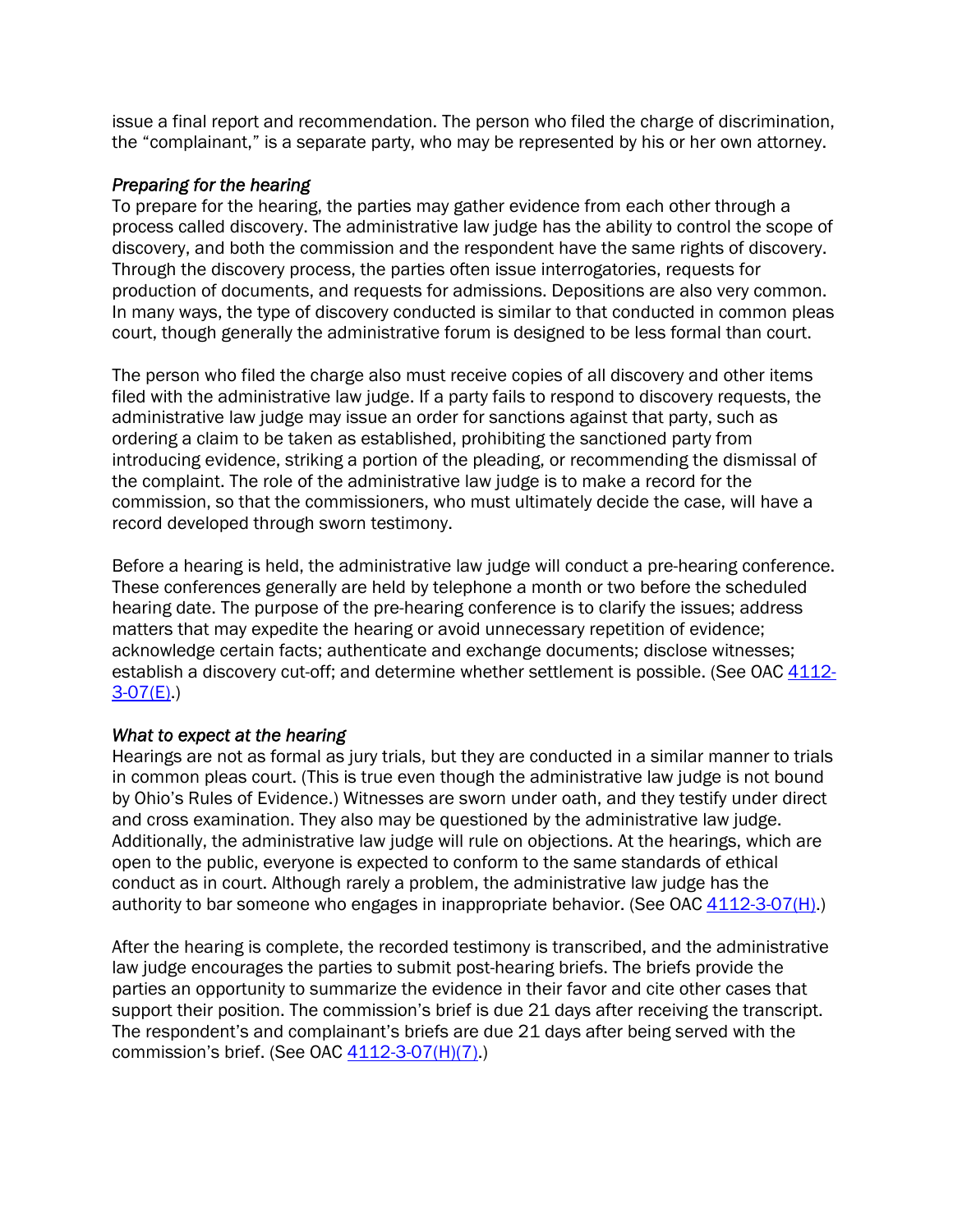After the arguments have been fully briefed, the administrative law judge will submit a written report to the panel of commissioners. The report will include the administrative law judge's findings of facts, conclusions of law, and recommended course of action (either to issue a dismissal order or to issue a cease and desist order). Because the report is a recommendation, the commission reviews it before adopting a course of action. (See OAC [4112-3-09\(A\).](http://codes.ohio.gov/oac/4112-3-09))

If one of the parties disagrees with the administrative law judge's report, he or she can submit written objections to the commission's central office within 20 days from the date of the report. The other parties may file responses to those objections within 14 days from the date the objections were served. The commission will consider objections before it approves, modifies, or disapproves the report. (See [OAC 4112-3-09\(B\).](http://codes.ohio.gov/oac/4112-3-09)) If the recommendation is adopted, the commission issues a final order.

#### *Beyond the hearing phase*

For complainants and small business owners alike, the entire process from investigation to litigation can be time consuming and, at times, stressful. It is not uncommon for several years to lapse from the time a charge of discrimination is filed until a final decision is issued. Of course, not all cases go through the entire process. Like many lawsuits, cases before the Ohio Civil Rights Commission settle. Your best course of action is to make sure you consult with your legal counsel to navigate the different procedural steps and develop the best case strategy.

Curious to know more about this phase of the process? Check out the next issue of the "Civil Rights Reporter" when we discuss the nuances of appealing a commission decision.

## Title II of the Americans with Disabilities Act

Title II of the Americans with Disabilities Act prohibits any public entity from discriminating against "qualified" individuals with disabilities in the provision or operation of public services, programs, or activities. (See *Williams v. City of New York,* 121 F. Supp.3d 354(S.D. N.Y.) and *Lewis v. Truitt,* 960 F. Supp. 175 (1997).)

Question: Do ADA obligations to accommodate a person with a disability apply to a police officer when making an arrest?

Quick Answer: The answer is yes, if doing so could easily be accomplished without endangering the officers or the public safety and without interfering in the lawful execution of the officers' duties.

In the case of *Williams v. The City of New York*, the plaintiff is deaf, as is her husband, and they primarily rely on American Sign Language (ASL). They are landlords and called for police assistance when their tenants were vacating the premises. They anticipated trouble because of a history of hard feelings. When the officers arrived, they concluded there were "arrestable offenses" and took both a tenant and Williams into custody. In Williams' case, they did so without making any effort to communicate with her. The court noted that "[a]t no